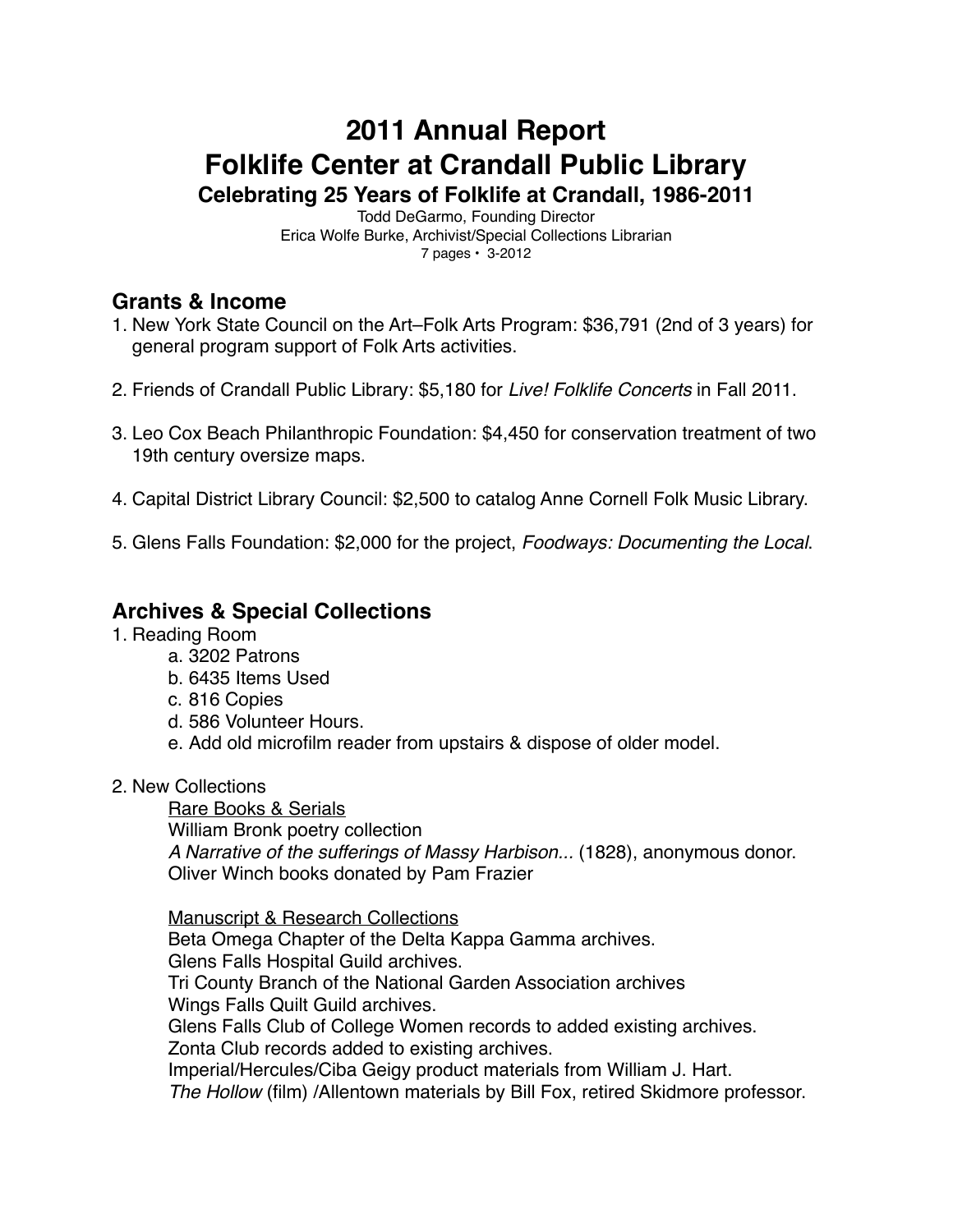Glens Falls high school materials donated by Nancy DeVol. Floyd Dumas World War II materials. Pissare-Andreadakis family materials Betty Usher scrapbook Plunkett family bible information Bullard legal papers, donated by Charles Latham

Local food producers materials and restaurant menus (via Foodways exhibition). Burke research: Glens Falls canal boatmen.

DeGarmo Fieldwork: Cardboard boat race, Schuylerville; Greek Festival, South Glens Falls; Irene Flooding, Shushan; Lake Champlain Maritime; Washington Co Cheese Tour; Pucker's Pickles.

Audio-visual Collections Digital video recordings of *Live! Folklife Concerts* by Todd DeGarmo. Harry Goldman Folk Music Library

Art, Print. Map Collections Doll made by Alice Feulner (Folk Art Collections) Miniature buildings/banks by Winfield Designs, Glens Falls

- 3. Collection Management
	- a. CDLC cataloging grant consultant Cindy Maguire added 306 titles (including individual song notation) of the Ann Cornell Folk Music Library to SALS/MVLA Polaris Catalog; also added new music book acquisitions.
	- b. NYSCA consultant Nancy Scheemaker working on various Folklife Collections: converting digital video recording of Live! Folklife Concerts to DVDs; cataloging new Folk Art; adding items to Folklife Research Collections; research and planning for 2012 Guatemala Dance Masks exhibit, etc.
	- c. xIntern (American University) Cassandra Passinault transcribing Holden civil war letters, identifying World War II inductees, and similar projects; intern (SUNY Albany) John Miller making rare book boxes.
	- d. Volunteers from the Glens Falls Hospital Guild processing their archives; planning display and reception for Fall 2011.
	- e. Volunteers continue to digitize our Folk Music Library for patron access at iTunes Station.
	- f. Loan of the Sampler Tied Quilt made by the Johnsburg United Methodist Church Women (Folk Art Collections) for the new exhibition, *Kindred Pursuits*, TAUNY (Traditional Arts in Upstate New York), Canton, NY to May 2012.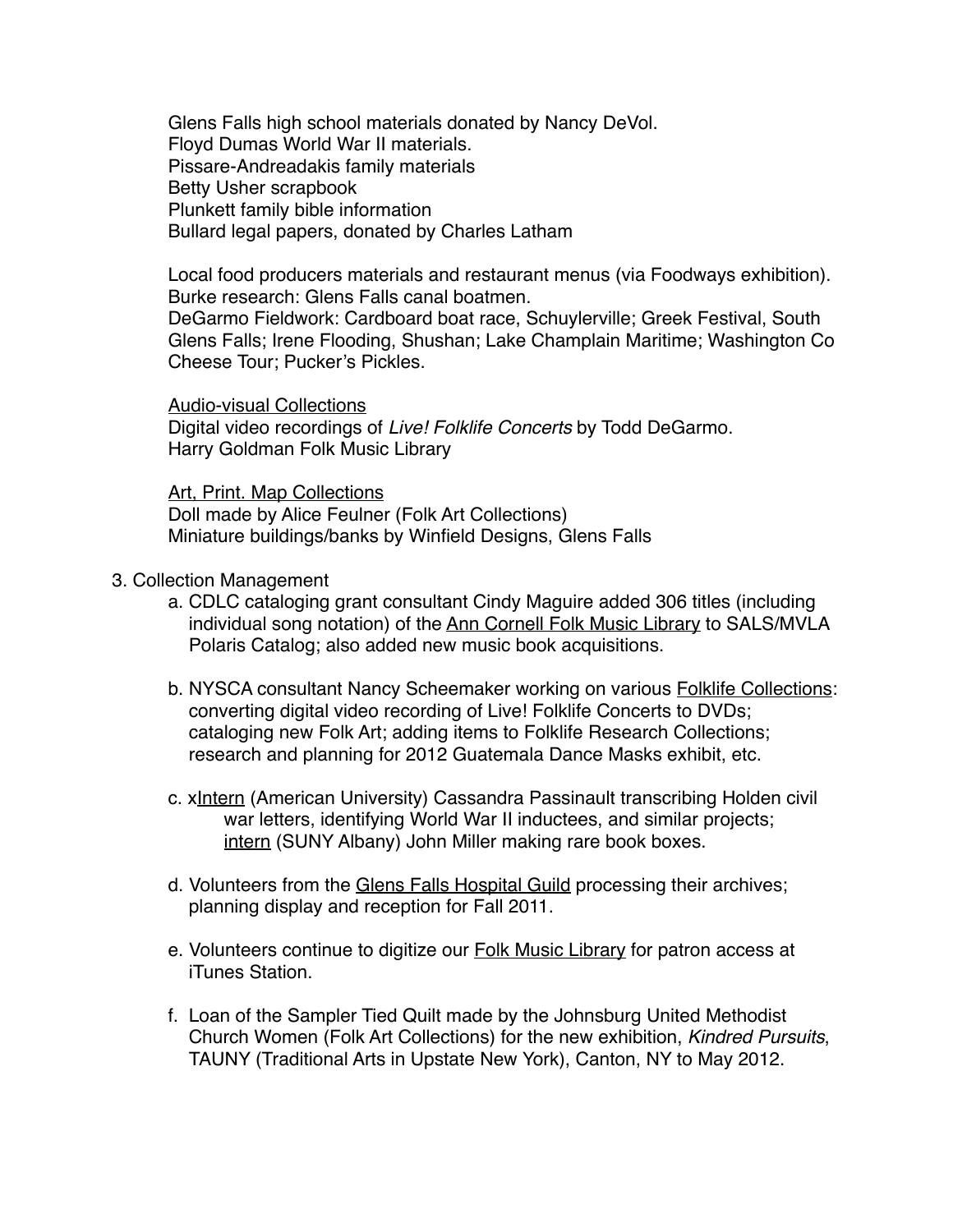- g. Historic Maps: contracts signed for 2 of 4 maps to be restored with Beach Foundation grant funds at NE Document Conservation Center, MA.
- g. Vital Records updates from NYS Archives & Department of Health.
- h. Annual *Destruction of Obsolete Library Records* with Board approval, and management of files from various departments.
- i. Microfilm reader added for Vital Records, City of Glens Falls Records, etc.
- j. MacComputer & Printer
- k. File Cabinet added to Folklife Research Files.

#### **Folklife Gallery**

- 1. Use NYSCA and Beach Foundation funds to purchase a large format, gallery-quality photo printer, and a number of portable exhibition cases to support future exhibitions.
- 2. *Foodways: Documenting the Local*, new exhibition curated by DeGarmo, featuring local photographer, Nicholas Amplo's fast food photographs; folk art and family heirlooms; locally produced food products; photographs of roadside produce stands, a community garden, a community bread oven, and local soup kitchen; local restaurants, menus, cookbooks, memories, and stories; with various ways for community participation, on display March to October 2011.
- 2. Gallery reception for new exhibit, Foodways, featuring Nicholas Amplo, and partnered with Reference Department's *One Community, One Book* kickoff, with hot dogs from Delkey Dogs, and soda from Coopers Cave, during Glens Falls'*Third Thursday Art Walk*, May 19, 135 participants.
- 3. Glens Falls Hospital Guild: Over a Century of Community Service, new exhibition celebrating the establishment of the Guild's institutional archives at CPL, NYS Archives Month, and 25 Years of Folklife at Crandall 1986-2011, on display October-December 2011.
- 4. Gallery reception, for new exhibit, GFHG, with refreshments in the Community Room and tours of the archives in the Folklife Center, Wednesday, October 5, 4 to 6 pm, 200+ participants.
- 5. *Dreaming Cows*: The Painting, Murals & Drawings of Betty LaDuke, loaned exhibition celebrating Heifer International, November – December 2011.
- 6. Gallery reception, for exhibit, *Dreaming Cows*, November 8.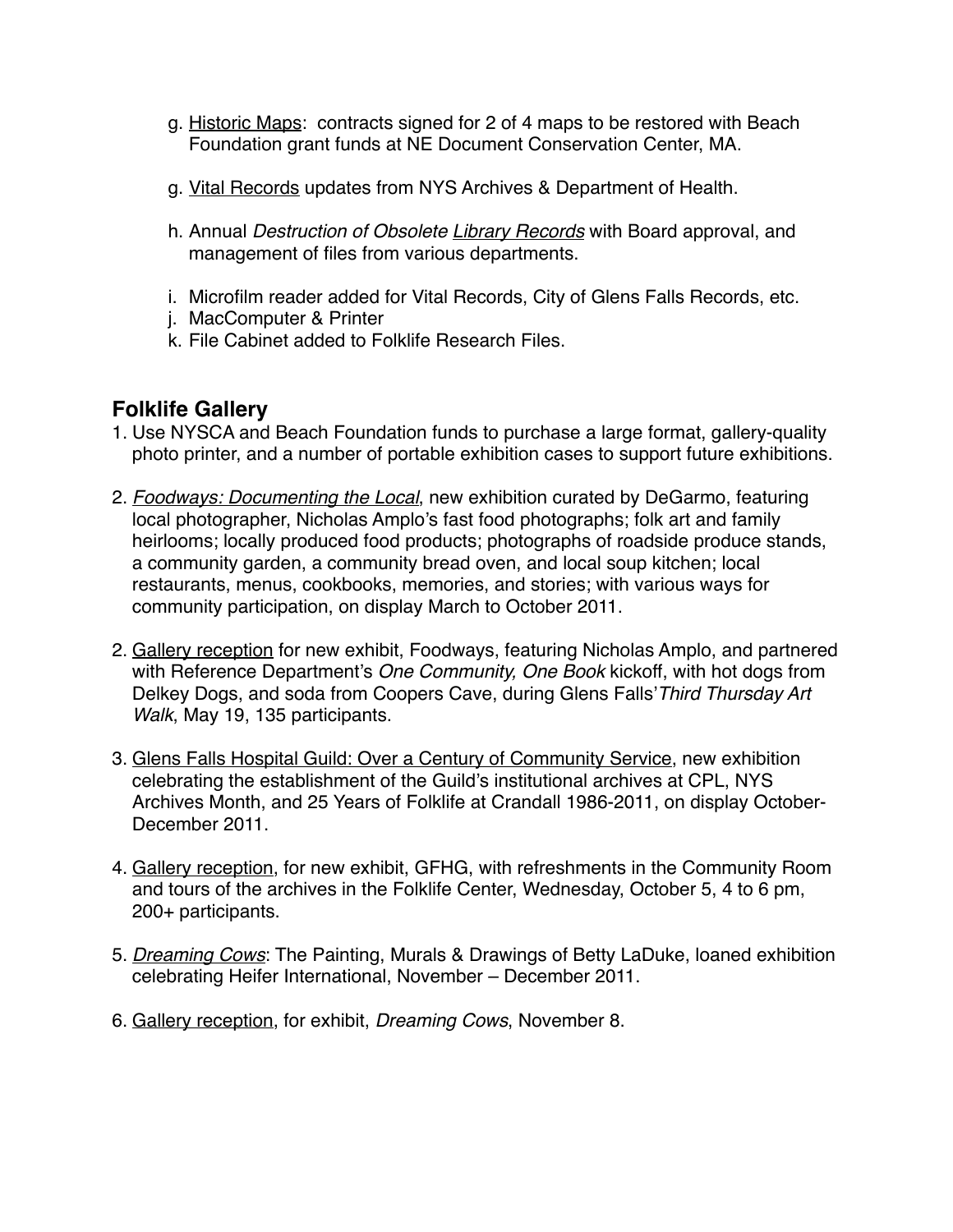## **Music, Storytelling**

- 1. Live! Storytelling: All About Food & Family, Thursdays, 7 pm, Community Room:
	- a. March 10, Margaret French, 46 participants.
	- b. March 17, Joe Peck, 30 participants.
	- c. March 24, Kate Dudding, 29 participants.
	- d. March 31, Carol Gregson, 36 participants.
- 2. Live! Folklife Concerts, Thursdays, 7 pm, Community Room:
	- a. April 7, Split Tongue Crow, 130 participants.
	- b. April 14, Kevin Warren, 120 participants.
	- c. April 21, Pesky J. Nixon, 103 participants.
	- d. April 28, Andrew & Noah VanNorstrand, 120 participants.
- 3. Women's History Awards*,* co-hosted by the American Association of University Women, featuring musical guest, *Zuela*, and 5th graders reading their winning essays, Wednesday, April 27, 6:30 pm for 120 participants.
- 4. *Dan Berggren*, folk singer at Adirondack Day for Queensbury third grades, May 26, 6 classroom sessions for a total of 150 participants.
- 5. Pokingbrook Morris Dancers, rehearsal in full costume, in front of the Library in City Park, June 1st evening, est. 50 participants.
- 6. Live! Folklife Concerts, Thursdays, 7 pm in Community Room:
	- a. October 27, Cinder Conk, (snowy night!) 60 participants.
	- b. November 3, Hill Hollow Band, 120 participants.
	- c. November 10, Dorothy Jane Siver, 90 participants.
	- d. November 17, Putnam Smith, 101 participants.

#### **Workshops, Talks, Presentations**

- 1. *Family History 101*, 2 genealogy workshops by Burke, January 29 for 17 participants, April 16 for 6 participants.
- 2. *Guess What I Collect*, 2 workshops by DeGarmo in collaboration with the Children's Department, to teach kids how to showcase their collections at the Library, February 22 for 13 participants; & December 29 for 10 participants.
- 4. *Teens in Archives*, introduction to the Folklife Research Center, and recruitment of teens to collect local menus for the exhibition, *Foodways: Documenting the Local*, February 24, 30 participants.
- 5. *Quebec Cultural Exchange*, presentation by DeGarmo for conference, *Building Bridges through Culture and Heritage*, at Colgate University's Upstate Institute, Hamilton, NY, March 18, 125 participants.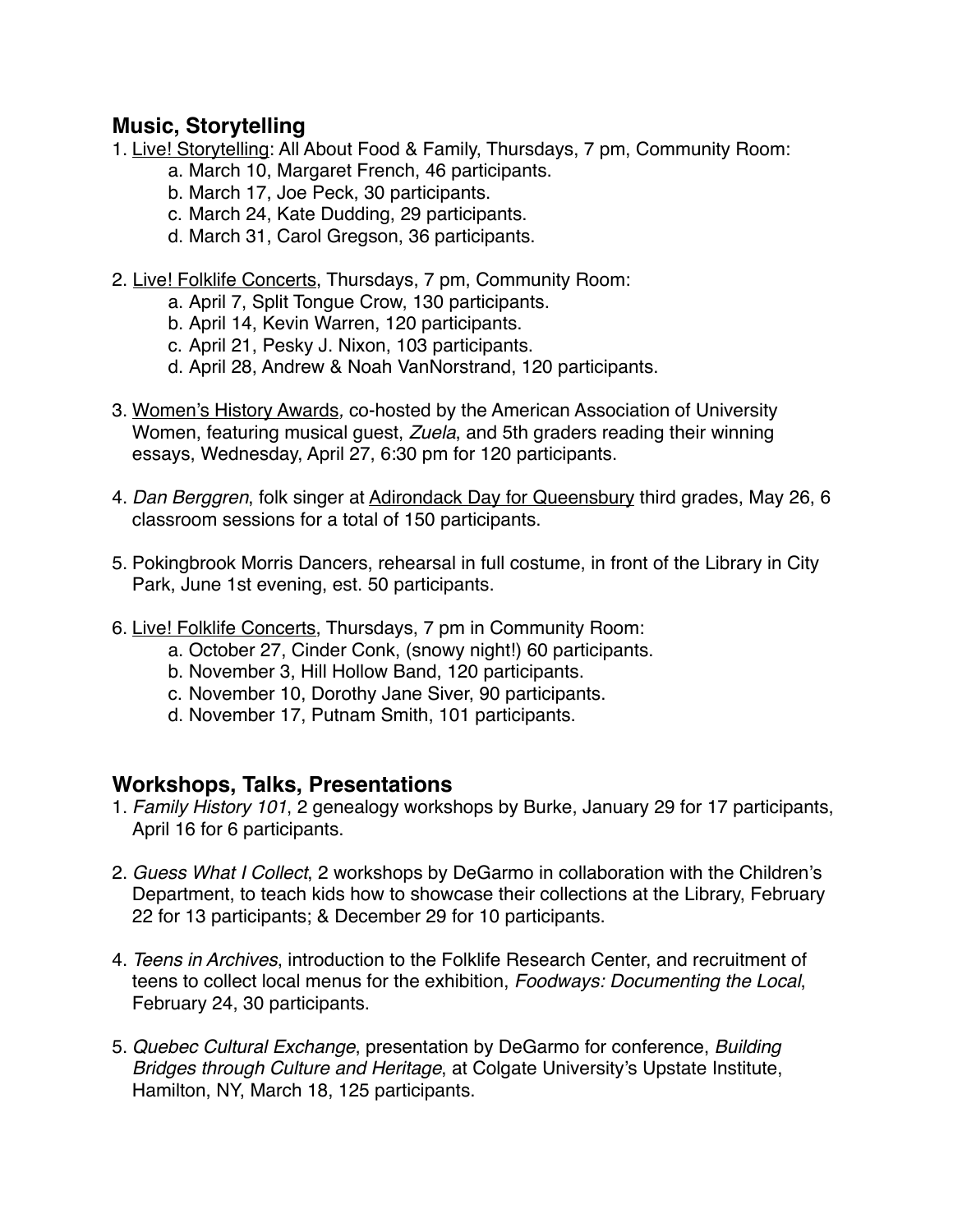- 6. *To Preserve and Protect*, a NYS Archives workshop co-hosted by the Folklife Center at the Library, April 11 (9 am to 4 pm), 26 participants.
- 7. *We Grow History*, information booth on the Folklife Center staffed by Burke, hosted by the Washington County Historical Society at the Greenwich School, April 2.
- 8. *Ecuadorian Welcome* by World Awareness Children's Museum, co-hosted by the Folklife Center at the Library, April 6, 110 participants.
- 9. *Folk Artist, Bliss White McIntosh of Cambridge*, portrait submitted by DeGarmo for the exhibition, Face of Fieldwork at the Mathers Museum of World Cultures, Indiana University for the annual meeting of the American Folklore Society, October.
- 10. *Tasty Talks* (food pairings with interesting people who document food traditions) to support the Folklife Gallery exhibition, *Foodways: Documenting the Local*:
	- a. May 26, Daniel Delaney (VendrTV & WTF: What's This Food), with pastries from King Bakery (Cambridge, NY), 30 participants.
	- b. June 2, Food on the Radio with Ellen Rocco (North Country Public Radio) and Jill Breit (Traditional Arts in Upstate NY), who have produced radio series telling the stories of food and community in the Adirondack North Country, with homemade fruit pies by the West Fort Ann Fire Company & Ladies Auxiliary, 20 participants.
	- c. September 22, Joe York (filmmaker, Southern Foodways Alliance), with BBQ of Iron Pig, South Glens Falls, 45 participants.
	- d. September 29, Naomi Duguid (cookbook author, travel photographer) with rice,, 45 participants.
	- e. October 23, *Baking Bread! The Construction of a Communal Bread Oven in Cambridge, NY*, film premiere with director Winnie Lambrecht, baking session & potluck, contra dance; co-hosted by Hubbard Hall & the Curiosity Forum, Cambridge, NY, 60+ participants.
- 11. *Cooking Camp* with Annette Nielsen, teaching kids to enjoy snacks they make from fresh, locally-sourced ingredients, with tips and take-home recipes (to support the Folklife Gallery exhibition, *Foodways)*, on 4 Thursdays, 10 am and 1 pm for 50 kids each session x 8 session for a total of 400 participants.
	- a. July 7, Smoothies
	- b. July 14, Variety of Vegetables (& Dips)
	- c. July 21, Berry Good Berries
	- d. July 28, Quesadillas
- 12. Display of the illustrations from the 1853 edition of *Twelve Years a Slave*, for Solomon Northup Day, Saratoga Springs, July 16.
- 13. *Folklife Center*, article by Burke published in *New York Researcher*, Summer 2011.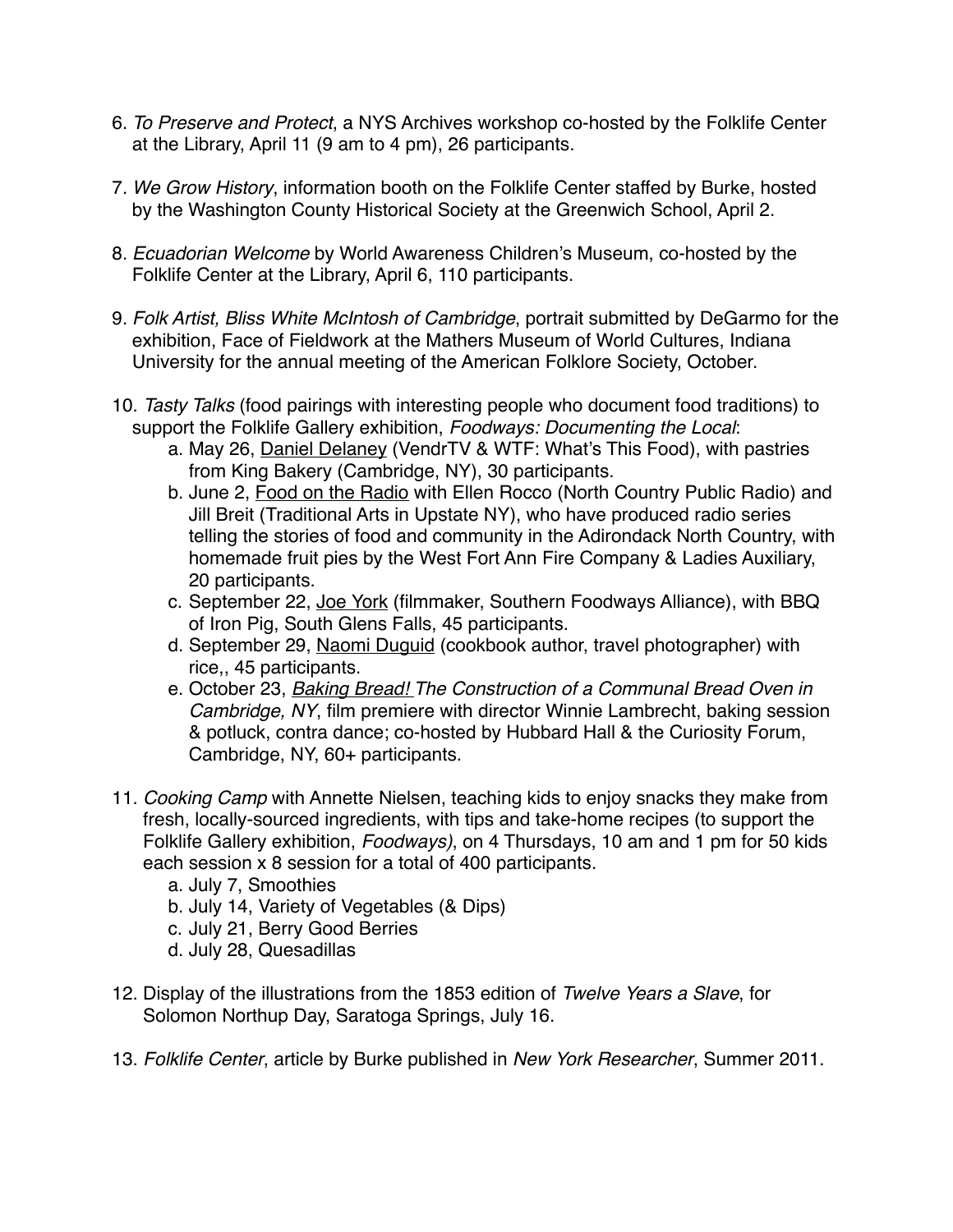- 14. *The Last Hen House of L.C. Piser of Shushan*, article by DeGarmo published in the *Journal of the Washington County Historical Society*, 2011.
- 15. *Biggest Kid at the Balloon Festival,* talk/book signing by Maury Thompson, September 15, 82 participants.
- 16. Burke: presenter, *Life in the Past Lane*, conference, Williamstown, MA, Sept. 17.
- 17. *Millionaires Row: Lake George Then & Now*, illustrated talk by Carol McCarthy, October 13, 110 participants.
- 18. *Local (Living Cultural) History: The Folklife Center at Crandall Public Library*, presentation by DeGarmo at conference hosted by Central NY Library Resources Council, Syracuse, October 25, 120 participants.
- 19. *Researching the Feeder Canal*, presented by Burke for the Feeder Canal Alliance annual meeting, Glens Falls, NY, November 2, 45 participants.

# **Professional Participation & Training**

- 1. DeGarmo's Committees:
	- a. Glens Falls Heritage Hall Committee, occasional meetings throughout year.
	- b. Adirondack North Country Association, Scenic Byways Advisory Group, meeting in Blue Mountain Lake, April 7.
	- c. Capital District Library Council, Documentary Advisory Committee, 4 times a year.
	- d. New York Library Association, NMRT Mentor Resource List, Archives Contact (2nd year).
	- e. New York State Council on the Arts Folk Arts Program Review Panel, (2nd year, on his own time), meeting in NYC, June 27-29.
- 2. DeGarmo: *Photograph Your Art*, workshop, Hubbard Hall, Cambridge, Jan 29.
- 3. DeGarmo: ContentDM software update training for our digital records at NewYorkHeritage.org, Capital District Library Council, Albany, NY, Jan 27 & April 28.
- 4. Burke: NYC Archives tour/workshop, NY Genealogical & Biographical Society, Mar 4.
- 5. Burke: ContentDM software update training for our digital records at NewYorkHeritage.org, Capital District Library Council, Albany, NY, April 30.
- 6. DeGarmo: *NYS Folk Arts Roundtable*, annual meeting of public sector folklorists hosted by NYSCA and the New York Folklore Society, Saratoga Springs, May 16-18.
- 7. Burke: *New York Archives Conference*, Saratoga Springs, June 16-18.